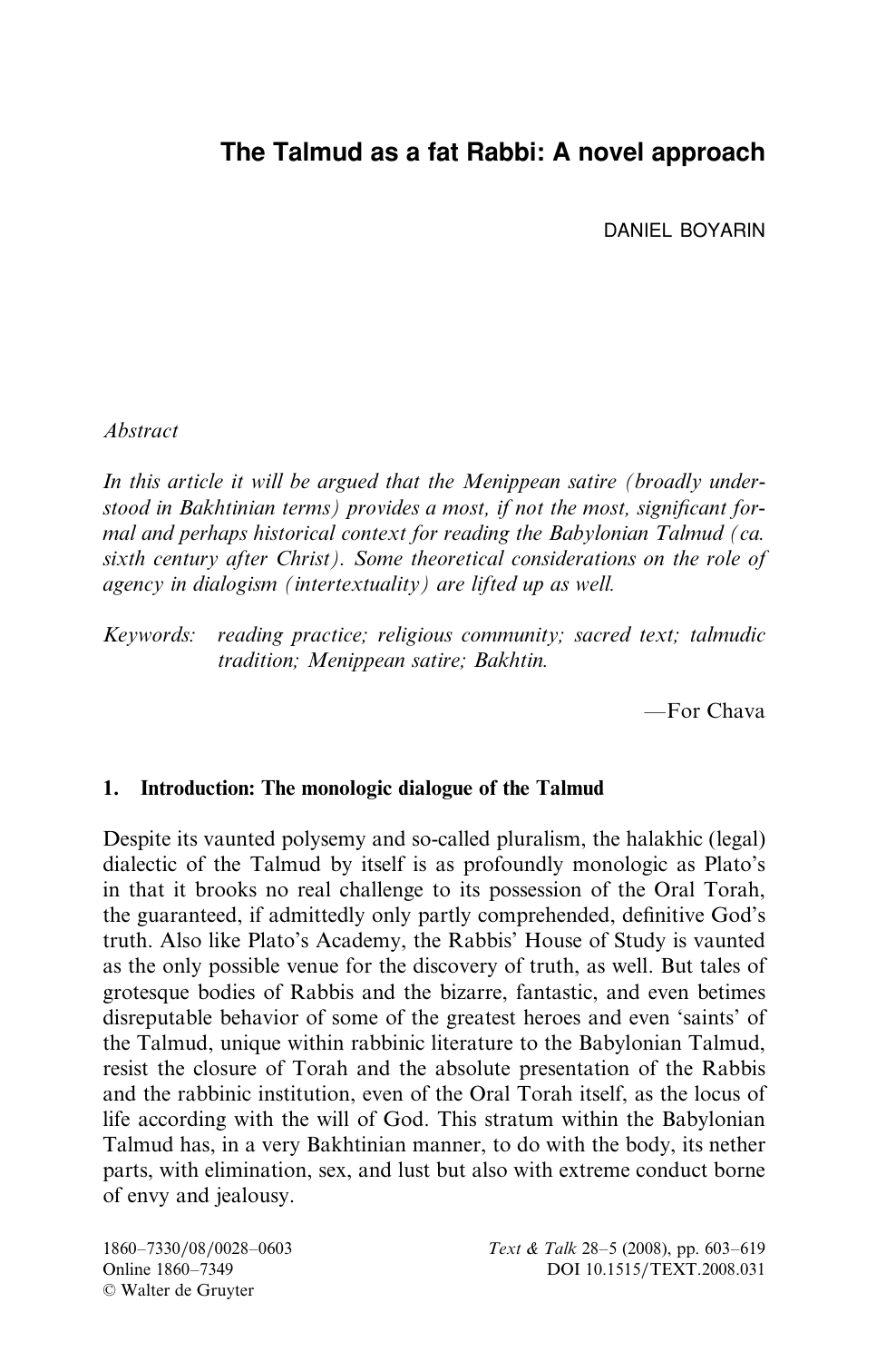Unless we make the very strong assumption that the Talmud is a virtually aleatory collection of materials that were by and large formed elsewhere and elsewhen and then incorporated into a fairly random anthology—a view that however much it is implied in the assumptions of some talmudic scholars, I find unsupportable—then we can ask why different materials appear together in the Talmud and what the meaning of the work of the anonymous narrator (usually called redactor) was in placing them together there. The kind of authority that such an anonymous voice inhabits is equivalent to what modern theoreticians of the novel call the implied author of the text. The 'real' author of the novel has to disappear into this literary function in order for novelistic discourse to exist, and similarly, whoever the Rabbis were who produced the text of the Talmud out of its many and disparate sources had to disappear themselves into the Talmud, now identifiable with precisely their anonymous voice, the traditionally named Stamma, 'the Anonymous'. It is the work of the Anonymous that I read here, an attempt to make sense of the Talmud as a whole work.

Arguing for a holistic reading of the Talmud neither precludes polyvalence and the possibility of multiple modes of interpretation nor does it deny historical layering in the text, a historical layering that is of great value (in other scholarly, hermeneutic contexts) to uncover.

I want to consider the text of the Talmud entire, including even the 'wildest' of aggada (anecdote) as incorporated in the Talmud by the very same 'Author' and thus integral to the 'work' as a whole. Once we have made this shift, we will find the monologic thrust of the halakhic nondialogue dialogized by the very presence in the same textual context of the aggadic genres that are most alien and even antithetical to it.

An important point of departure for a reading of the whole is the 'anonymity' of the Talmud. We literally have no idea who produced the text that we have in front of us (or when, or where, although we can take some—quite contentious—quite educated guesses at these). Rather than a historical problem to be overcome (or not, as the case may be), we can see this strong version of anonymity as the very thing that makes the Talmud, the Talmud.<sup>1</sup> Analogously to the ways that, as Simon Goldhill has shown, figures such as Plato and Lucian hide themselves in their texts anonymously, as it were, so the Stamma of the Talmud can be read as such a hidden authoring voice.<sup>2</sup>

Richard Kalmin (2006: 845) has argued against the notion that the halakha and aggada belong to the same editorial stratum since the aggada comprises, as he puts it, 'many talmudic stories [that] are extremely uncomplimentary toward their rabbinic protagonists'. Kalmin's solution to this 'problem' is to state explicitly that the redactors of the Talmud were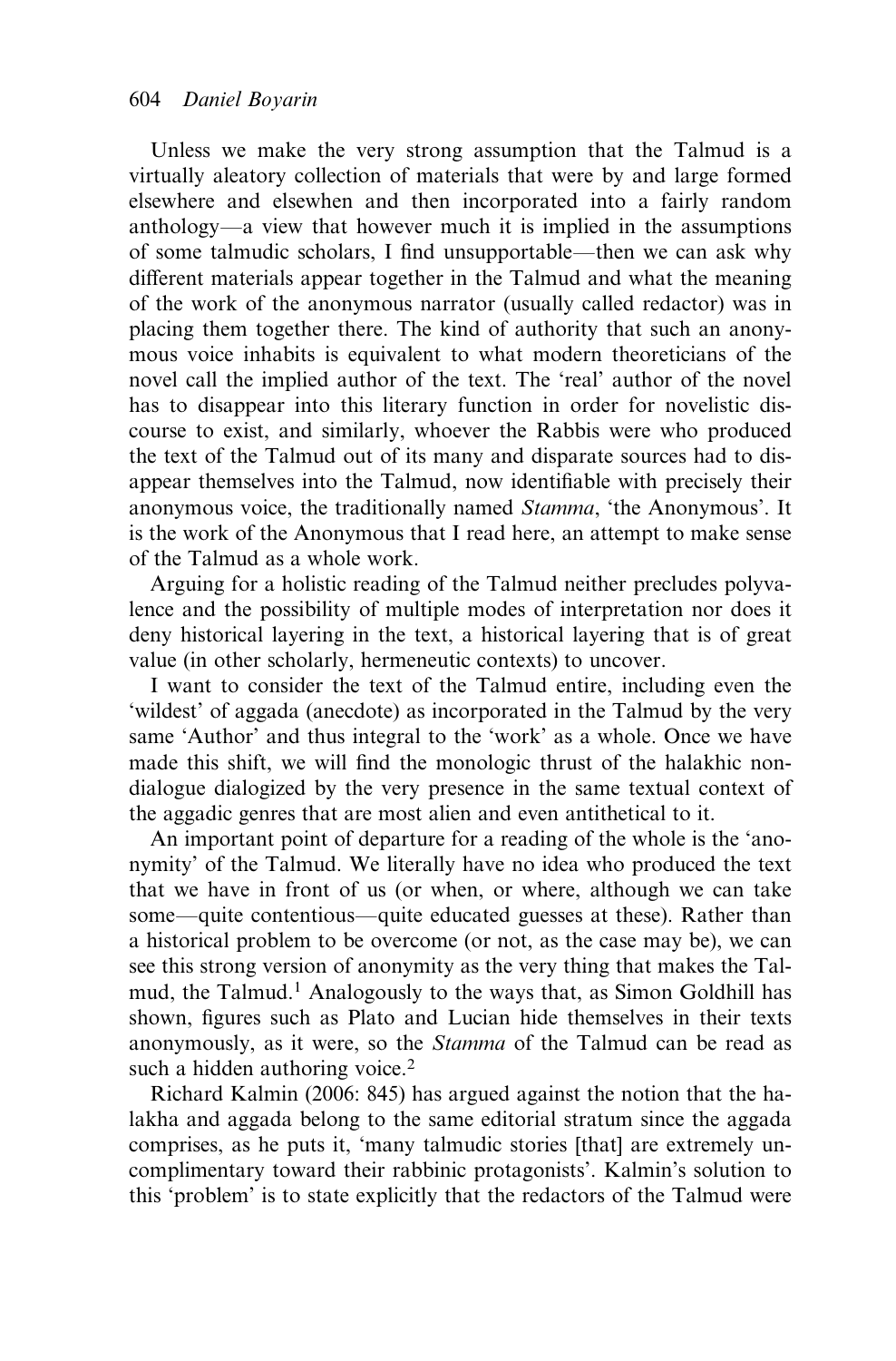faced with traditional material from other sources hostile to their rabbinic heroes that they were constrained against their will to include simply because it was traditional. This strikes me as a thoroughly implausible account on both historical and literary grounds for how the Talmud came to be so heterogeneous. Arguing against this view is the fact that the aggadic material, including some of the most antithetical in tone and content to the halakhic, is frequently integrally related to it in terms of the flow of the sugya. Secondly, it is impossible to imagine that the redactors of the Babylonian Talmud labored under constraint to include all the traditional materials circulating among the Jews; they obviously exercised choice and agency. Thirdly, there are clearly aggadic cycles that are later than the halakhic materials and refer to them and so are too, palpably, part of the final redactorial efforts of the Stamma.

At the same time, Kalmin is absolutely right to point to the extreme tensions between 'the overwhelmingly prosaic, legal preoccupations of these commentators throughout the Talmud' and the tone of sharp critique frequently articulated in the wildly creative aggada. This is, indeed, precisely the point I make here; the question is rather whether we conclude from this, as he does, that 'the anonymous editors of the Talmud are very unlikely candidates for authorship of the Talmud's brilliantly artistic, dramatically gripping, and ethically and theologically ambiguous narratives' (Kalmin 2006: 846). I think not, anymore than we would conclude from the widely divergent generic tonalities of Rabelais that he could not have written the entire text, or that Melville had to include the chapters on the whale because they were traditional materials that he could not ignore. Or for that matter, that the author of the Republic could not possibly have penned the Symposium. I would question, moreover, Kalmin's characterization of the sugya as unartistic; these highly rhetorical, structured compositions manifest, rather, a great deal of literary art, as much, I warrant, as the 'stories'. Taking the same materials in mind and recognizing that they are all parts of one book, the Talmud, the question is rather: What does it mean to have such deeply antithetical materials in the same book? A literary-critical—as opposed to source-critical—approach will serve best to address this question.

Since the sugya (halakhic dialectic) is not the only aspect of discourse in the Talmud, with the narrative framings incorporating other genres, other languages, a dialogized text results despite the monologism of the halakhic dialectic. This answers well, then, to the description of the novel, as presented by Michael Holquist (Bakhtin 1981: Introduction, xxix), a la Bakhtin: '[The novel] is thus best conceived either as a supergenre, whose power consists in its ability to engulf and ingest all other genres (the different and separate languages peculiar to each), or not a genre in any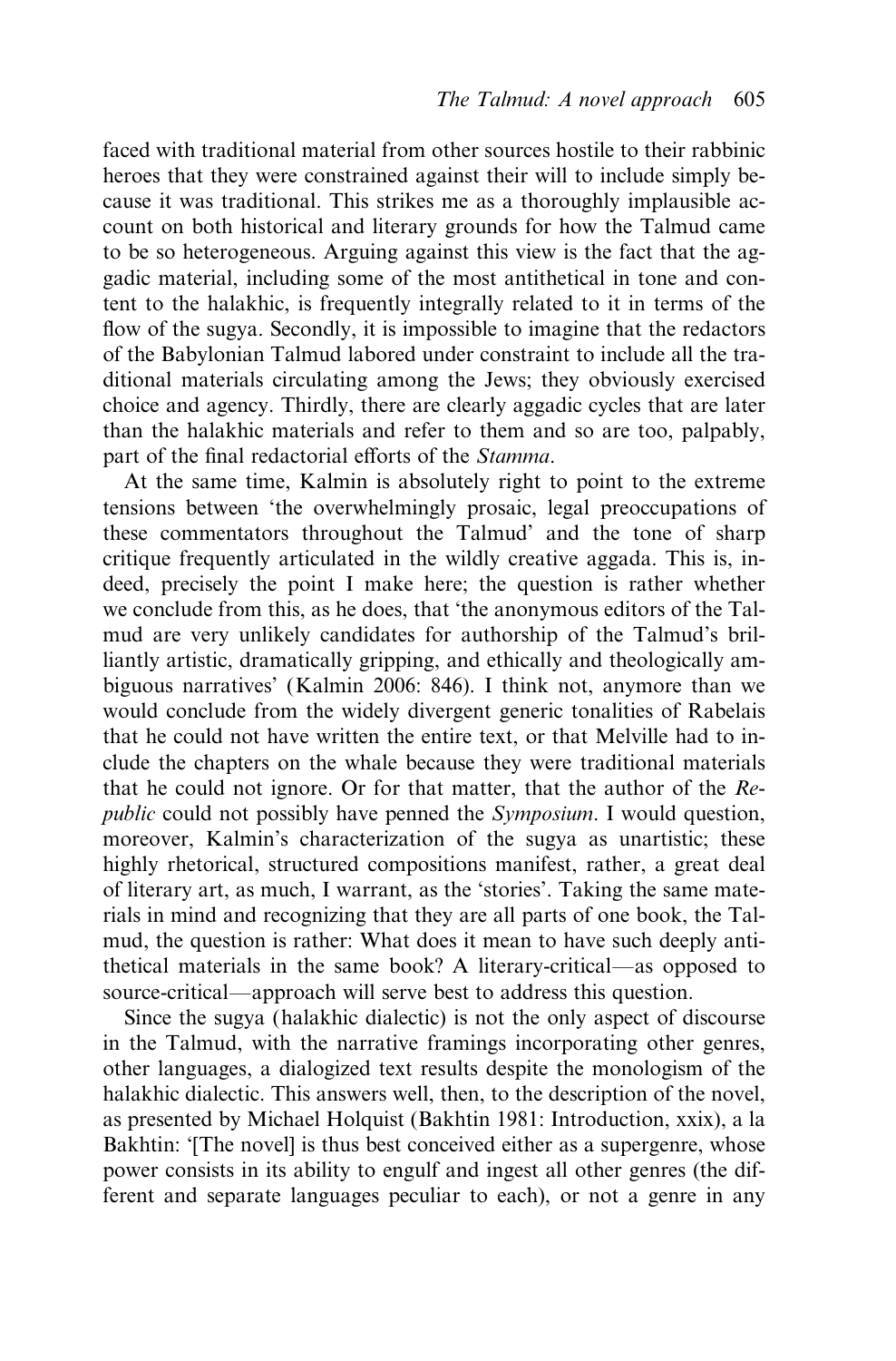strict, traditional sense at all. In either case it is obvious that the history of what might be called novels, when they are defined by their proclivity to display different languages interpenetrating each other, will be extremely complicated'. As complicated, perhaps, as the Talmud. Whether or not this or that is quoted from other, 'earlier' sources, the question is about the heterogeneous text that we have before us, almost identical, I think, to the great questions about Plato and his use of literary materials deeply antithetical to his ostensible primary point, the absolute primacy of dialectic (philosophy) over rhetoric (sophism) and poetry (epic and drama) (Nightingale 1995). To put it bluntly, I propose that we shift from source and influence criticism with respect to the Talmud to a literary criticism imbued with the concept of intertextuality. In what follows in this article, I propose to analyze a single sequence of passages of the Talmud as a synecdoche for the Talmud entire. This series of passages is stunningly characterized by its rapid shifts in register from 'Jewish high moral seriousness', to campy grotesquerie.

## 2. The serious

Chapter 7 of the Talmudic Tractate, Baba Mesia begins with the follow-<br>ing Mishna and attendant discussion: ing Mishna and attendant discussion:

(1) One who hires workers and said to them to come at sunrise and depart at sunset: If it is a place where it is not customary to come at sunrise and work until sunset, he may not compel them. Where it is customary for the employees to get food, the employer must comply. In places where it is customary to furnish them with sweetmeats, he must do so, and all according to the custom of that country.

It happened with R. Yohanan b. Matia that he said to his son: 'Go<br>and hire laborers for us,' He did so and agreed that they should be and hire laborers for us.' He did so and agreed that they should be given food. And when he came to his father, he said to him: 'My son, even if you should provide them with meals like the banquets of King Solomon at his time, you will not have fulfilled your obligation, as they are children of Abraham, Isaac, and Jacob. Rather, before they begin their work go and tell them that they may claim of me only bread and beans.' Rabban Shimon ben Gamaliel said: It was not necessary at all [to stipulate], as all must be done according to the custom of the country. [Baba Mesiah 83b]

According to the Mishna, the principle that a day laborer's conditions cannot be worsened by a contractual agreement is absolute. Whatever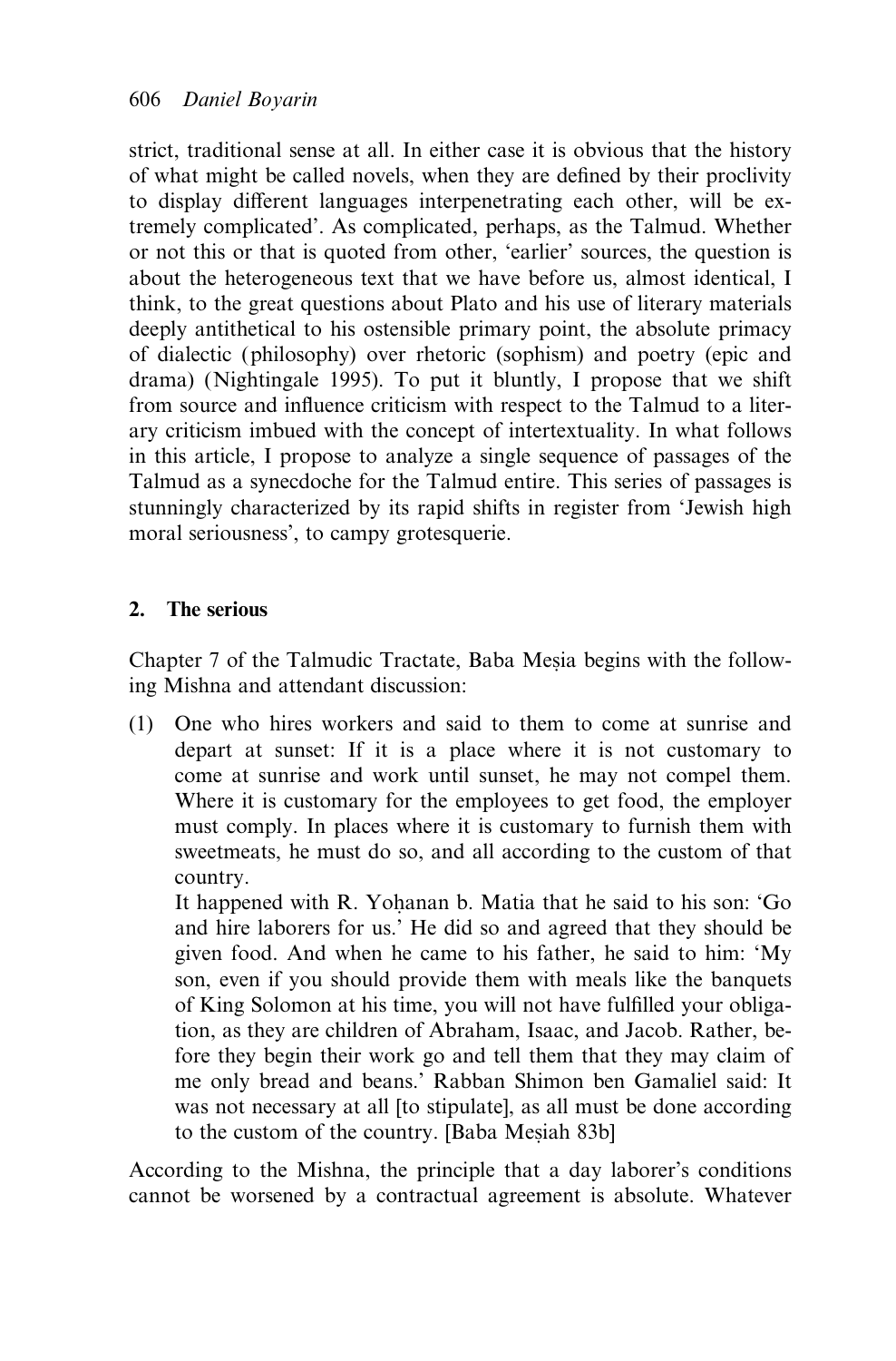the local custom is, that is determinative, notwithstanding what the employer has stipulated at the time of employment. The anecdote that follows is a seeming contradiction to this principle as the Talmud itself remarks later on. It is placed in the Mishna here in order to communicate Rabban Shimon's dismissal of it and thus emphasize, once more, the inviolability of the principle of the Mishna that one may not contract with day laborers to worsen their conditions vis-à-vis local practice and custom. It does not matter what the employer says, the conditions that apply are the local ones in practice. This, of course, protects day laborers from being coerced to accept inferior conditions out of their (frequently desperate) need for the work.

The Talmud now begins its commentary on this text:

(2) GEMARA: Is this not self-evident? [i.e., that he may not worsen their conditions beyond the norm]! No, it's a case where he offered to pay more than their [customary] wages. What might you have thought [if the Mishna had not spoken]? That he could say to them that the reason that I increased your wages was with the intent that you would come earlier and leave later. The Mishna teaches us that [this is not the case], as they may answer him, saying: The fact that you added to our wages was in order that we do especially good work for you.

This is a typical initial discussion of a Mishnaic passage by the Stamma. The ideology of the *Stamma* is that every word in the Mishna must contribute new information in two ways. First of all, there must be no redundancy in the sense of repetition of the same proposition, or even a proposition that could seemingly be deduced from a proposition uttered elsewhere in the Mishna. The second kind of redundancy is when the Talmud objects that the very point of the Mishna itself is so obvious as not to need articulation at all. If the Talmud deems the statement of the Mishna as obvious in the sense of self-evidently correct, it will also object as it has here. The typical response to that, as we find here, is to elaborate a particular situation in which it is not at all obvious, since there are two potentially different ways of looking at the matter, and the Mishna is then reckoned to be telling us which of these to choose. In his homily on this passage, Emmanuel Levinas (1990: 101) captures precisely the ethical impact of the seeming logic-chopping: 'The quality of my labor I am willing to discuss, but I will not bargain about my human condition, which, in this particular case, expresses itself as my right to get up and go to sleep at the regular hours'.

The Talmud continues now with a comment by a third-century Palestinian amora: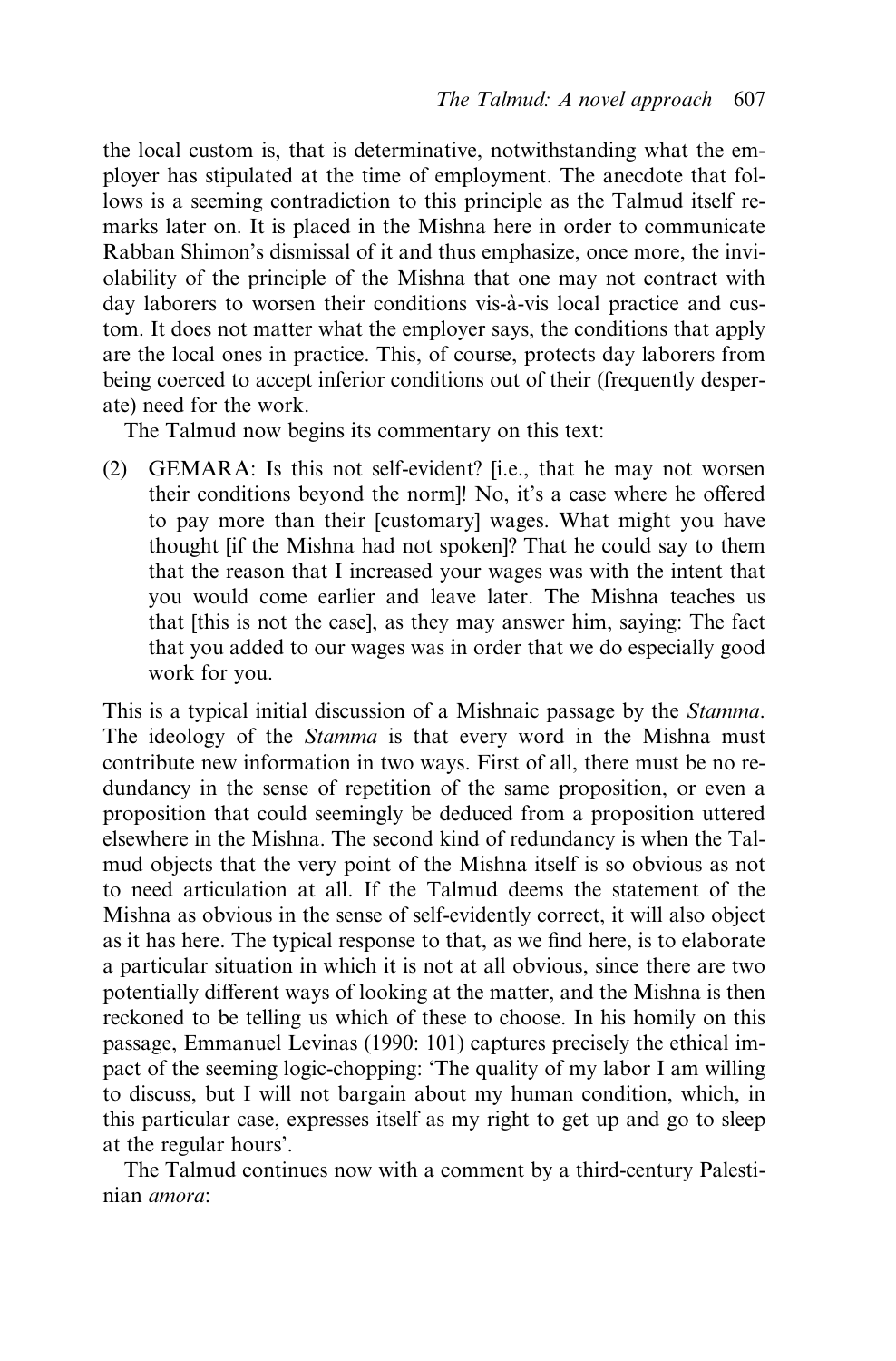### 608 Daniel Boyarin

(3) Resh Lakish said: The day laborer goes home from work on his own time, but he goes to work on the employer's time, as it is written, 'When the sun rises, they leave and go hide in their lairs; man goes then to his work, to his labor until evening' (Psalm 104: 22–23). But doesn't everything go according to the custom of the city? But to what purpose was this statement? Let them observe the custom of that city? He is referring to a new city. But even then let him observe the custom where they come from? He means when the laborers were hired from different cities with different customs. And if you wish, he refers to a case in which he told them that they should work in accordance with the Law of the Torah [and not local custom.]

Resh Lakish derives from the verse of the Psalm a midrashic conclusion. Given that the unit of payment for a day laborer is sunrise to sunset, if the verse says that at sunrise the laborer goes to his work, the indication is that the morning travel time is covered by the employer, but if, as the verse continues, he is to work until sunset, then he travels home after dark, on his own time, as it were. The Stamma queries the necessity of this statement since the Mishna already requires that everything be in accordance with the custom of the place, rendering Resh Lakish's statement both otiose and perhaps even wrong, depending on local practice. The Talmud then offers two alternate resolutions of this difficulty. The two answers that are given then both indicate a situation in which the force of custom is vitiated, either because there is no custom in that place, a new city of heterogeneous population, or because the workers and the employer have agreed to follow scripture and not custom in their labor practices. In either of these cases, it becomes necessary to determine the 'law' via midrash, that which gets named 'the Torah'.

Notice, however, how incompatible and politically/ethically at odds these two resolutions are, the first one maintains the Mishna's absolute primacy of local custom over any other legislating authority, remarking that Resh Lakish's midrashic principle comes only into effect when there is absolutely no local custom on which to rely. The second resolution completely undermines the Mishna's principle (and thus its absolute protection of day laborers as vaunted by Levinas) by indicating that the employer can set other parameters ('according to the Torah') as a condition of employment. The first indicates that the force of Resh Lakish's 'Torah'-based determination of the work day only comes into play in a place without established custom, while the last—much more radically says that an agreement to follow the 'Torah' (rabbinic midrash!) may replace the local custom.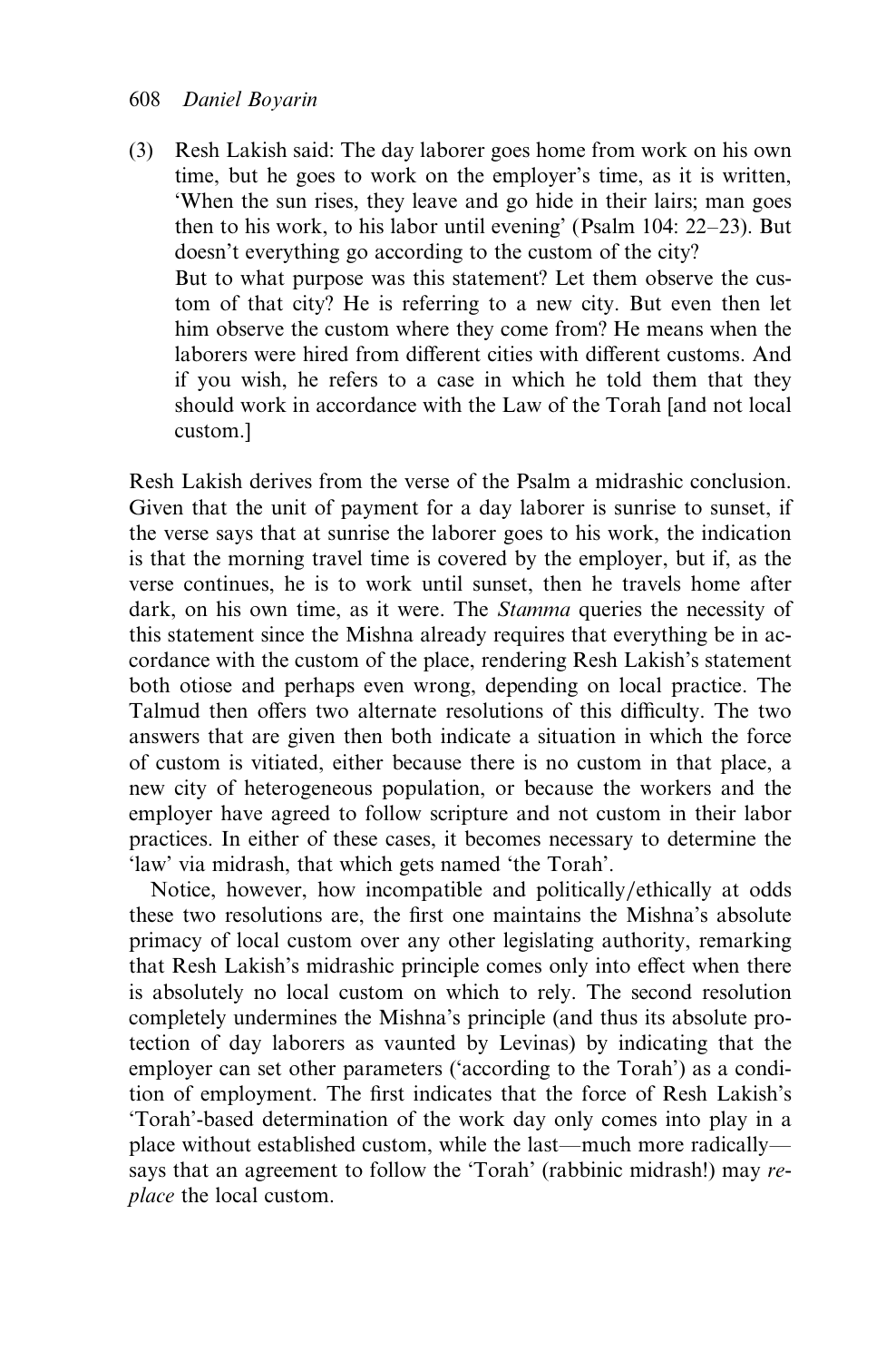It must be seen that the latter approach undermines the very principle of the Mishna that all goes according to custom. If the employer may specify to his employees that he is imposing Torah law on them as a condition for their employment instead of local custom, even where there is a local custom, the Mishna's principle that all goes according to local custom has been displaced. What had begun as a fairly innocent comment by Resh Lakish ends up being in this fashion an undermining of such dialogism that exists at the earlier stages of the rabbinic formation in which their own authority was limited by the authority of custom and its replacement with a higher authority, the authority of the rabbinic institution. In this very late passage—the one in which the objection to Resh Lakish is raised and refuted—we can observe the strong drive toward monologization of the halakha, toward its ultimate subsumption under the category of Torah  $(=\text{midrash})$  and thus the full control of the rabbinic authority.

### 3. The comic

Concluding his gloss on the halakhic discussion in the text we are reading, Levinas (1990: 102) writes with a sure homiletic instinct and passion: 'To affirm that the working man is not negotiable, that he cannot be bargained about, is to affirm that which begins a revolution'. Levinas clearly finds a kind of uplift (which he refers to as 'doctrine') in his talmudic homilies, to teach with the Talmud rather than to be challenged by the Talmud. He thus is constrained (like a rabbinic preacher) to refrain from exposing in his readings that which challenges the very sense of ethical uplift which he seeks to communicate. While the Talmud can surely be found to have many moments of such uplift—although, to be sure, always troubled by deeply problematic ethnocentrism and androcentrism it is very diminished in my view by such a reading for doctrine, much as a figure like Lucian was diminished when being read allegorically as a moralist in the Early Modern period. The Talmud is most abundantly read, I would suggest, in the literary context of the late-ancient genres known as the spoudogeloion or, by Bakhtin in particular, Menippean satire, characterized exactly by their indecorous mixing of genres both 'high' and 'low', that which Lucian himself, perhaps the greatest single practitioner of this discursive practice, described as the production of fish-horses and goat-stags.

J. P. Sullivan (1986: 20) has written: 'Certainly a main characteristic of Menippean satire was the union of humour and philosophy (or whatever political, moral or aesthetic basis an author might substitute for this)'. The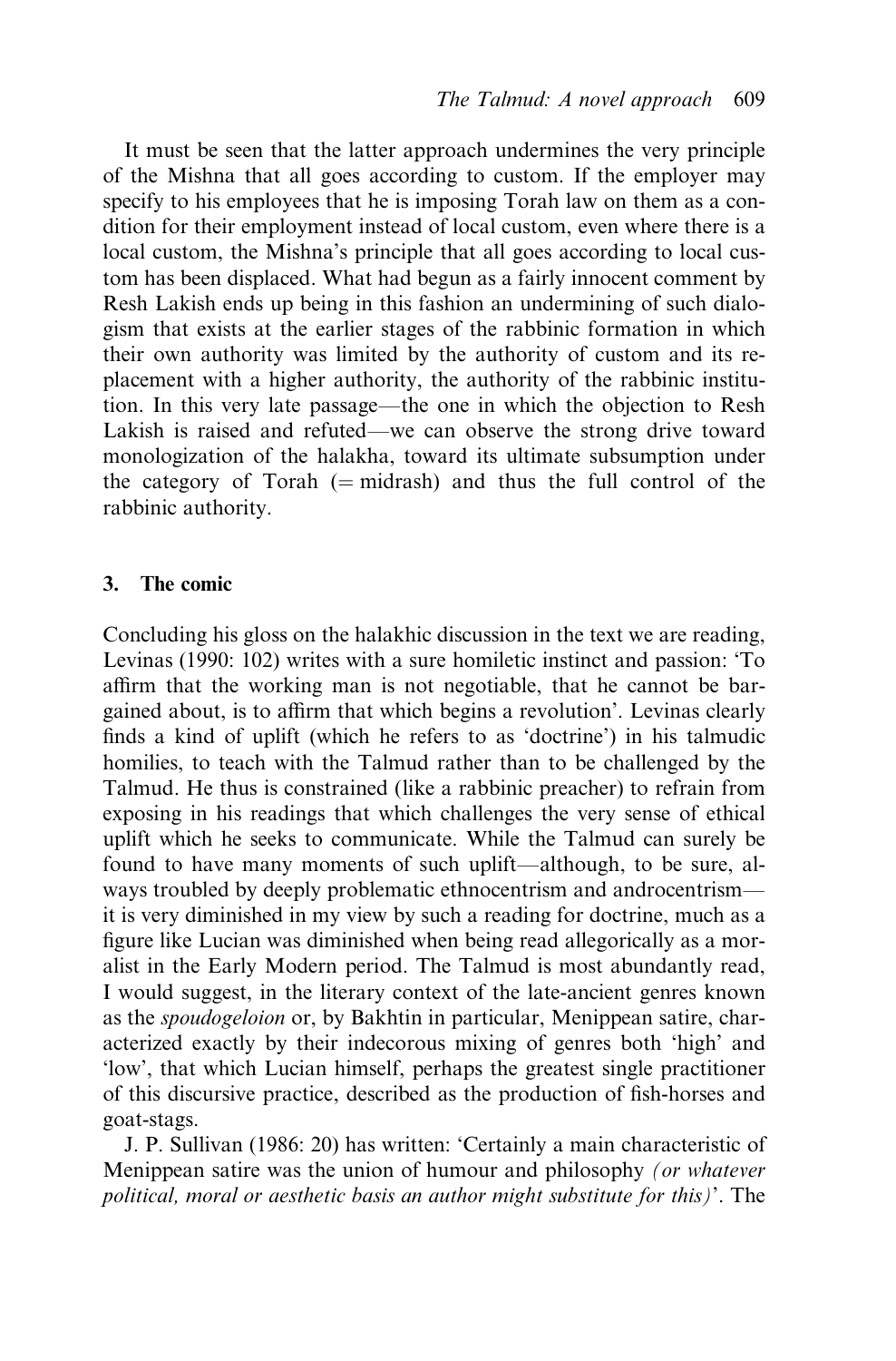last qualification is crucial for my argument. I hope to make a case here that the Talmud is Menippean satire (broadly speaking) in its union of 'humour' and the halakhic dialectic, which is that 'political, moral, or aesthetic basis' that substitutes for philosophy in the rabbinic culture.

William Arrowsmith (1983: ix) has described Petronius's Satyricon, that spectacular late-ancient Menippean text, 'as a farrago, a potpourri', arguing that incongruity is its very essence, the mixtures of prose and poetry, high and low language, epic and doggerel are the very point of the text, such that 'the condition of these ironies is the crisscrossing of crucial perspectives and incongruous styles: if we see how the realistic undercuts the fabulous, we should also see how the fabulous undercuts the realistic'. This movement of a constant undercutting of two voices of each other, with neither defeating the other, is the very stuff of dialogicity, of the Menippean, a kind of unremitting critique of 'our own' practice that does not, is not intended to destroy that practice. Or as Gorgias is said to have put it, by none less than Aristotle (*Rhetoric* 1419b): 'As to jests. These are supposed to be of some service in controversy. Gorgias said speaking correctly—that you should ruin your opponents' earnestness with jesting and their jesting with earnestness'. The Greek for 'jests' is, of course, geloiôn, for 'earnestness', spoudos!

This Menippean motion in which the fabulous undercuts the realistic and the realistic the fabulous is the key to my reading of the Talmud with its doubled presentation of its heroes. It seems highly plausible that if not Petronius himself, his sources and his literary milieu, the sociolect, were well known to the Babylonian Rabbis. Saul Lieberman showed more than half a century ago, arguing for a 'common oriental source', that three proverbs known otherwise only from Petronius, as well as the famous Petronian story of the Widow of Ephesos, appear in the Babylonian Talmud.<sup>3</sup> Seeing the close cultural connections of the Talmud with Mennipean satire—without asking questions of origin and influence—provides us the Rosetta Stone for a richer, more complete appreciation of the literary character of the Talmud, which will unveil the dialogicity of the Talmud itself and especially as a way for us to consider the serious and comic, the grotesque and the classic, in the Talmud as part and parcel of the same literary phenomenon. But we should not confuse Menippean satire with satire as we usually think of it. As Joel Relihan (1993: 20) alerts us: 'It is a satire in the sense of a mixture of opposites, of things that do not belong together, not in the sense of a censuring of morally or socially undesirable behavior'. Mixtures of opposites, violations of decorum, yoking of things that do not belong together as in a sausage (at least one etymology of the term), this almost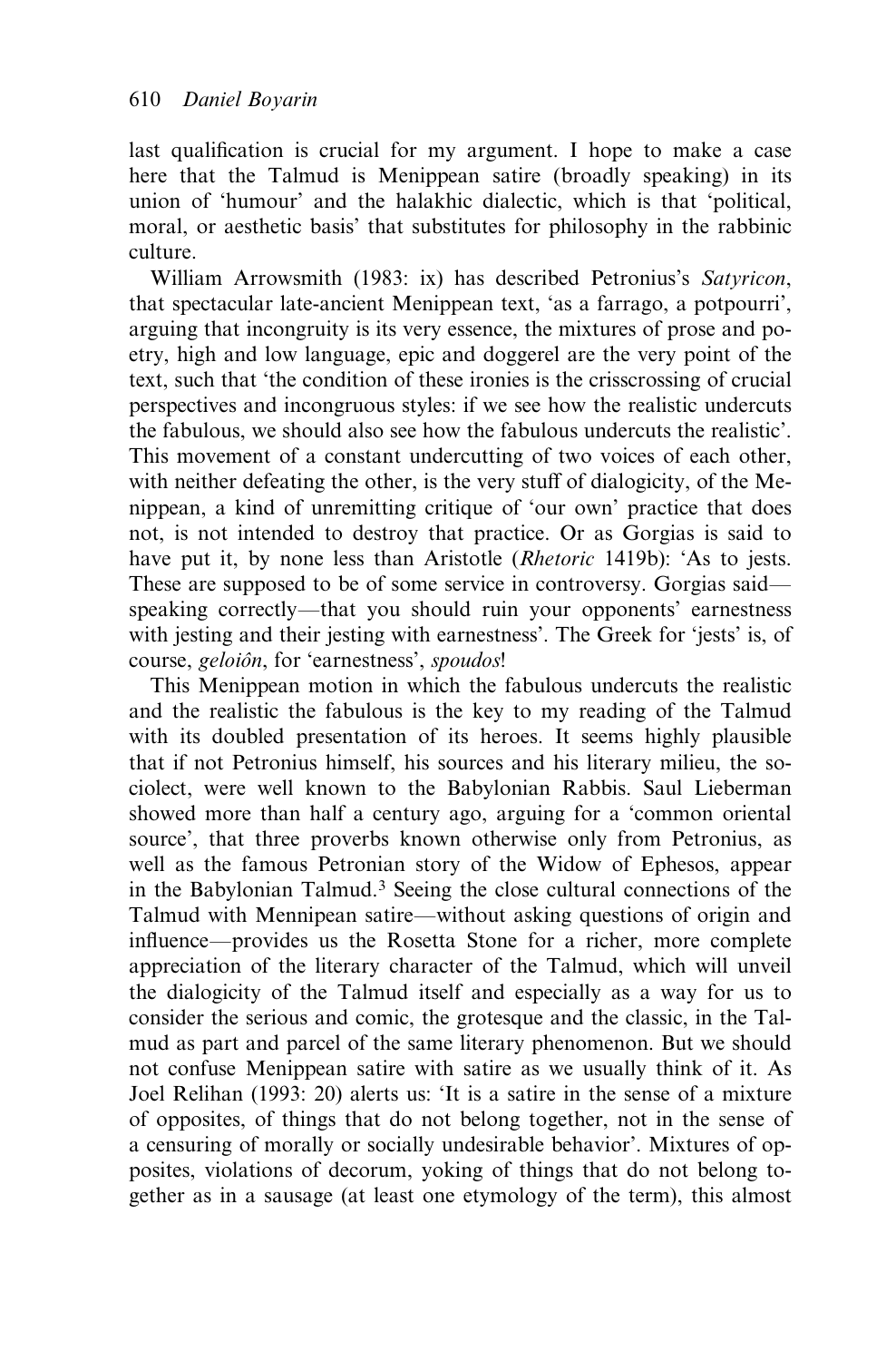sounds like a description of late ancient rabbinic literature and especially the Talmuds.

So let us turn to the aggada. After a brief homily growing out of the Mishna to the effect that human beings should not be made to work at night like preying beasts, we continue:

 $(4)$  Rabbi Elazar the son of Rabbi Shimon met up with a certain officer of the king who used to catch thieves. He asked him, 'How do you prevail over them? Aren't they compared to animals, as it is written "at night tramp all the animals of the forest"?' (Ps.  $104:20$ ).... Said [the Rabbi] to him, 'Perhaps you are taking the innocent and leaving the guilty.' [The policeman] said to him, 'How shall I do it?' [The Rabbi] said to him, 'Come; I will teach you how to do it. Go in the first four hours of the morning to the wine-bar. If you see someone drinking wine and falling asleep, ask of him what his profession is. If he is a rabbinical student, he has arisen early for study. If he is a day-laborer, he has arisen early to his labor. If he worked at night, [find out] perhaps it is metal smelting [a silent form of work], and if not, then he is a thief and seize him.' The rumor reached the king's house, and he said, 'Let him who read the proclamation be the one to execute it.'

This passage enters the text owing to an association between the verse cited about the animals tramping at night and Resh Lakish's very serious argument using that very verse to prove that humans ought not to be made to work at night. It is as such seamlessly incorporated into the associative flow of the talmudic pericope just as is other material of very different tone and theme. In contrast to traditional and post-modern harmonizing and moralizing readings of this passage, I can only make sense of it as deeply parodic in its stance toward rabbinic truth procedures. A representative of that very community (the community of 'us') is shown here proposing both ridiculous and palpably pernicious logic in his advice to the policeman. A logical procedure for determining guilt is proposed that would be just as likely to catch new fathers as night raiders in its net. And this is presented as having been so impressive to the local representative of the Empire that our good Rabbi himself is hired as chief of police.

From this point on, the text is thus not an assertion of but rather a critique of its own practices, of its own forms of epistemological certainty. Rabbi Elazar's logical deduction with its concomitant certainty must be read, I suggest, as parodic of the practices of rabbinic deduction itself. In a kind of *reductio ad absurdum*, the text lets us know that a criterion of truth leads to the deaths of innocents; it is Rabbi Elazar's search for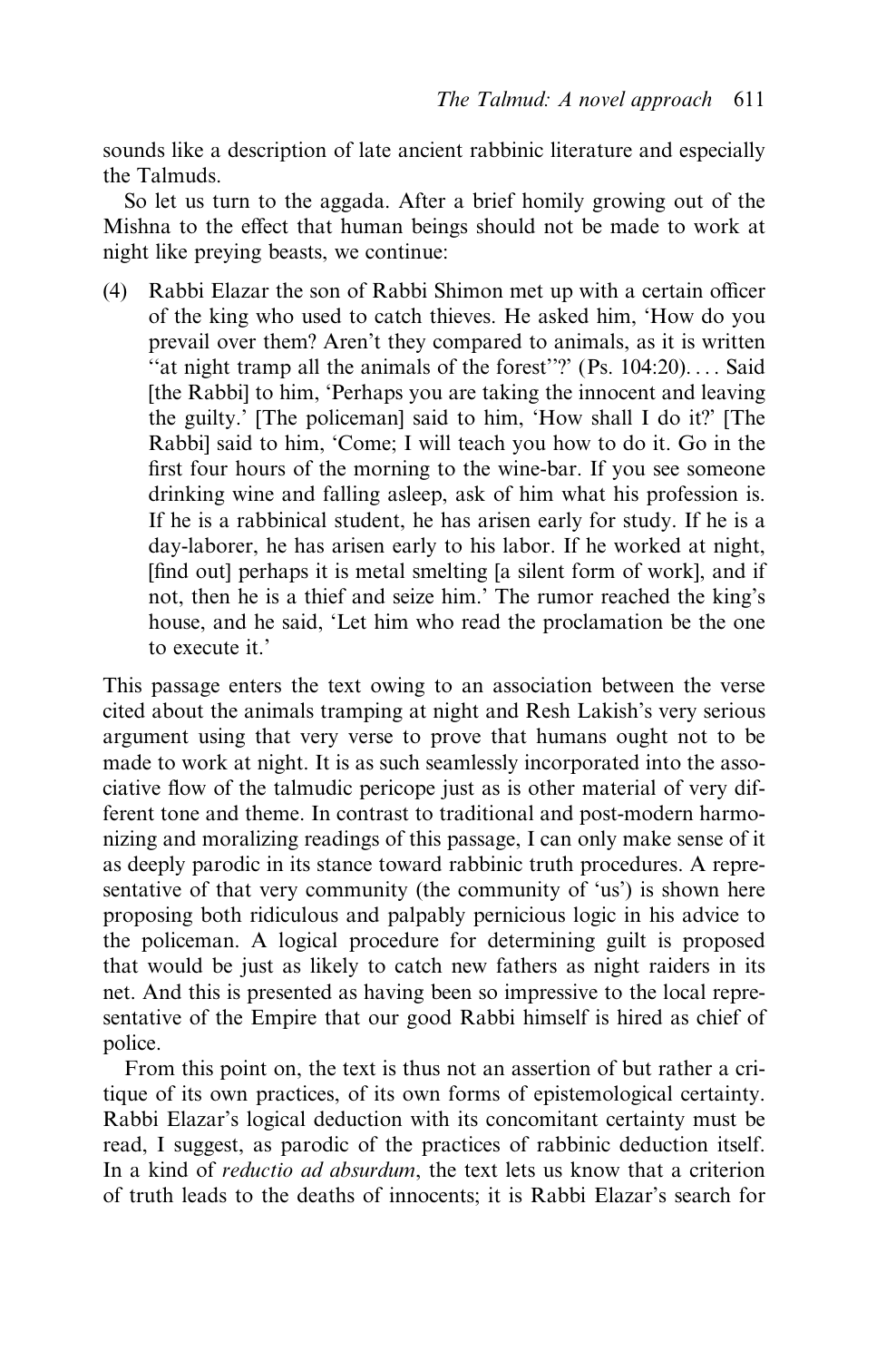absolute righteousness through absolute truth that leads to that gross injustice. As the text explicitly remarks of the clever Rabbi, he is, in his epistemological certainty of who and what is good and evil, not a revolutionary at all but a moser, a collaborator with tyranny. He becomes the policeman, and has his own epistemological criteria by which he decides who it is that he will send to his death. When we see it in the Hellenistic context of its own time, it fits beautifully into the world of the spoudogeloion and the Menippean satire. This point is neither philological nor historical but literary and interpretative. The text, like Menippean satire itself, is precisely a critique of and not an affirmation of the view that there are those who know what goodness is, a critique of both philosophical and halakhic epistemai.

## 4. Gut feelings—or, epistemology in the operating theater

Our little picaresque continues with the following anecdote raising even sharper rabbinic doubts about rabbinic epistemologies:

(5) One day a certain laundry man met him [Rabbicop], and called him, 'Vinegar son of Wine' [wicked son of righteous father]. He said, 'Since he is so brazen, one can deduce that he is wicked.' He said, 'Seize him.' They seized him. After he had settled down, he went in to release him, but he could not. He applied to him the verse, 'One who guards his mouth and his tongue, guards himself from troubles' (Proverbs 21:23). They hung him. He stood under the hanged man and cried. Someone said to him, 'Be not troubled; he and his son both had intercourse with an engaged girl on Yom Kippur.' In that minute, he placed his hands on his guts, and said, 'Be joyful, O my guts, be joyful! If it is thus when you are doubtful, when you are certain even more so. I am confident that rot and worms cannot prevail over you.' [Baba Metsia 83b]

The Rabbi's absolute certainties lead here to gross and irreversible injustice on a matter of life and death. True enough the text retrieves the Rabbi's honor, as it were, by indicting the victim of other capital crimes, but surely this does not vindicate his deduction that the man was a thief. The text has now entered fully into a late antique world of the grotesque and satirical in which the gut instincts of the Rabbi—and we will see that these are prodigious guts indeed—are sufficient to justify sentences of death.

The sequence ends with a brilliant rabbinic self-parody:

(6) 'I am confident that rot and worms cannot prevail over you.' But even so, he was not calmed. They gave him a sleeping potion and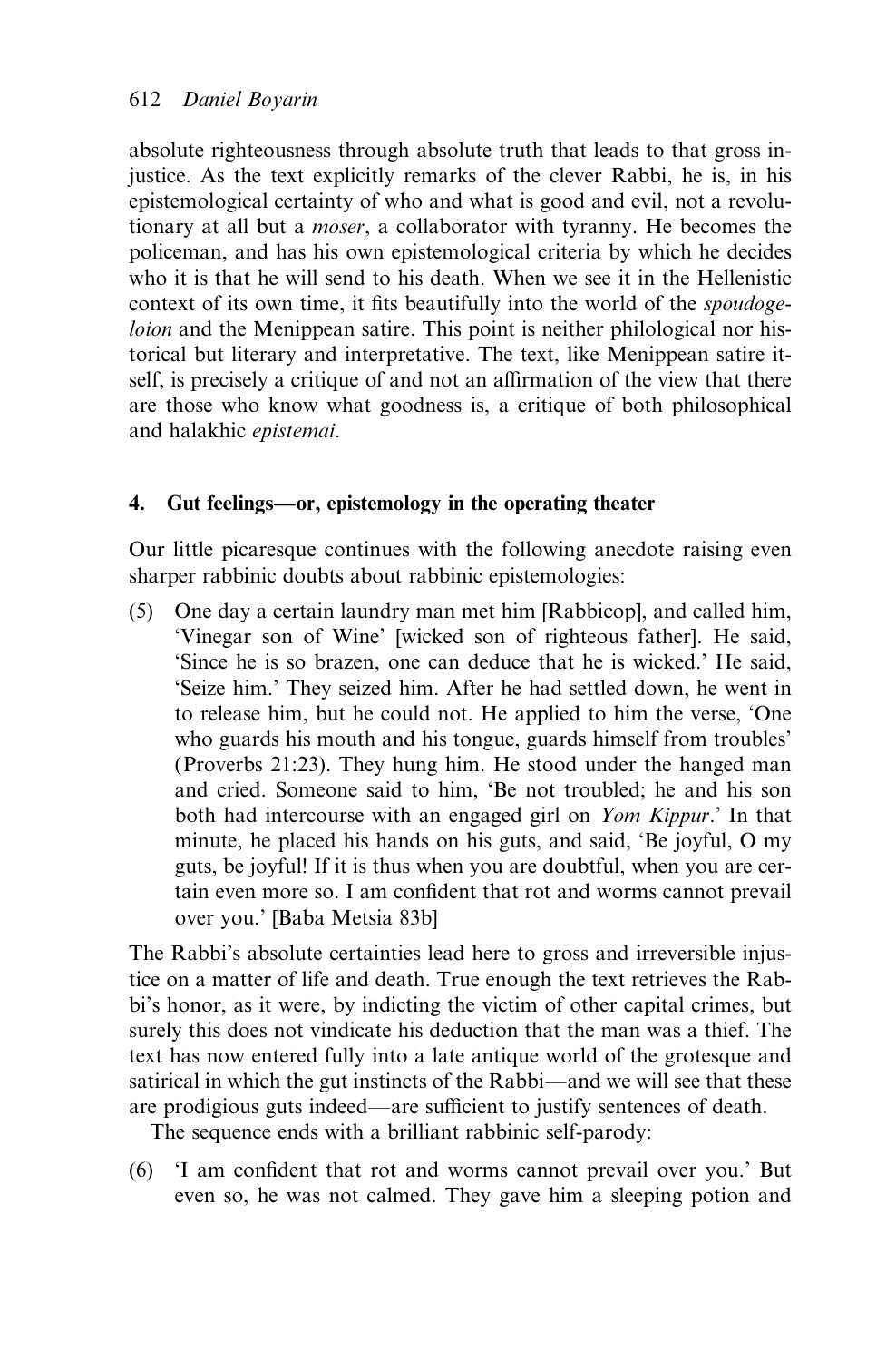took him into a marble room and ripped open his stomach and were taking out baskets of fat and placing it in the July sun and it did not stink. But no fat stinks. It does if it has red blood vessels in it, and this even though it had red blood vessels in it, did not stink.

After relating this extraordinarily over-the-top story of a scientific experiment by which the Rabbi could actually test and prove the ability of his guts to tell the truth, an objection of pure talmudic form is raised. The fat in the sun test is not a good test, since fat never stinks. Having raised an objection  $(qushya)$  in the dialectical style, the resolution (*terus*) is classi-<br>cally talmudic as well. A particular circumstance is cited with respect to cally talmudic as well. A particular circumstance is cited with respect to this particular situation that makes it exceptional and thus a good test case. Note how similar in form the objection and resolution are to the 'serious' versions of both at the very beginning of the sugya with respect to the question of what one must feed her day laborers. This all has highly comic effect. As already mentioned, we have slipped in the course of a paragraph from the important and ethical reflections of the early part of the text to a grotesque parody of everything that the Rabbis hold true and holy, their study of Torah with its logical content and form.

The Talmud has not yet exhausted its store of grotesque commentary on these rabbinic guts. Remarking on our good Rabbi and a colleague of his of similar bodily proportion, the Talmud deadpan informs us:

(7) When Rabbi Ishmael the son of Yose and Rabbi Elazar the son of Rabbi Shimon used to meet each other, an ox team could walk between them [under the arch formed by their bellies] and not touch them.

A certain matron said to them, 'Your children are not yours.'

They said, 'Theirs [our wives' bellies] are bigger than ours.'

'If that is the case, even more so!'

There are those who say that thus they said to her: 'As the man, so is his virility.' And there are those who say that thus did they say to her: 'Love compresses the flesh.' [Babylonian Talmud, Baba Mesia<br>84a1<sup>4</sup> 84a]<sup>4</sup>

Although here too later rabbinic voices have sought to reduce the strangeness of this anecdote by providing moralistic explanations, a striking parallel from the second-century Philostratus, a new Sophist who incorporates elements of the Menippean in his work, will, I think, illuminate it and place it within its cultural context. In his The Lives of the Sophists, Philostratus relates the following legend about one of his heroes: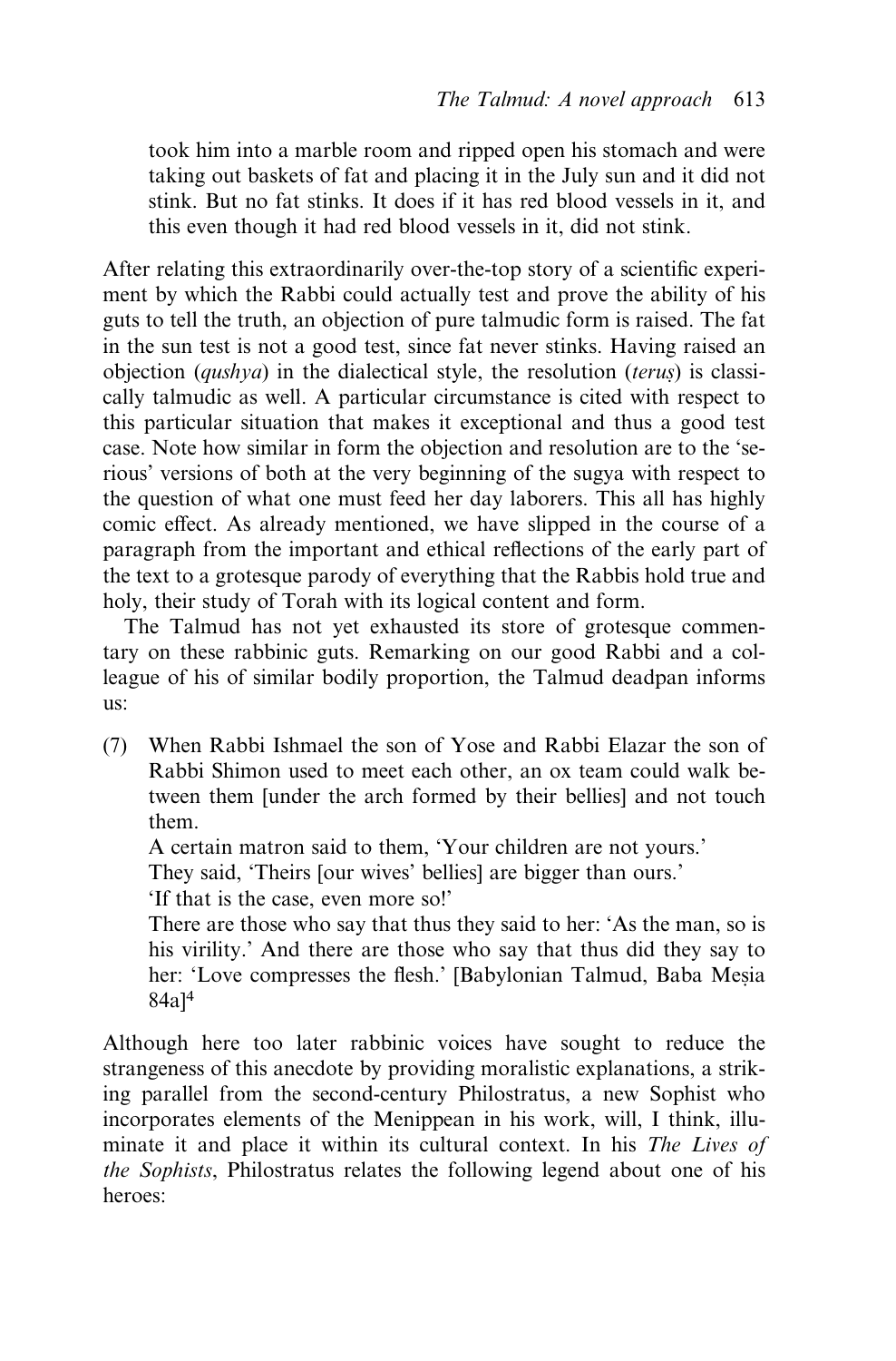#### 614 Daniel Boyarin

(8) When this Leon came on an embassy to Athens, the city had long been disturbed by factions and was being governed in defiance of established customs. When he came before the assembly he excited universal laughter, since he was fat and had a prominent paunch, but he was not at all embarrassed by the laughter. 'Why,' said he, 'do ye laugh, Athenians? Is it because I am so stout and so big? I have a wife at home who is much stouter than I, and when we agree the bed is large enough for us both, but when we quarrel not even the house is large enough.' Thereupon the citizens of Athens came to a friendly agreement, thus reconciled by Leon, who had so cleverly improvised to meet the occasion.'<sup>5</sup>

The narratives are strikingly similar: A sophist/sage is made fun of owing to his obesity. In both cases, the response is that his/their wives are even fatter than they are. In the talmudic version, the sexual slur is made directly while in Philostratus it is only alluded to, but in both cases, the response is that where there is love, there is room in the bed! I find it difficult to escape the conclusion that whatever the precise lines of transmission, and they could be legion, these two narratives are so close as to demonstrate their genetic connection.

Now it is important to note that the sense of the Philostratian text is precisely a critique of any certainty of righteousness. The Athenians are plagued by faction. Faction is the worst evil that a polity can undergo, and it is caused by being sure of one's righteousness and by a commitment to episteme. The ascetic philosophical life, with its search for truth and good, is placed under critique by the Sophist who finds in the very excess of his body a different kind of knowledge, a knowledge in which harmony, not certainty of one's righteousness, makes room in the bed and in the city, as well. In the rabbinic parallel to this narrative of a Fat Sophist, the same kind of critique of epistemological certainty is being mobilized but to different, less genial, ends, I think, than the Philostratian version. The rabbinic 'heroes' of this uncomely narrative with their murderous certainties and disproportionate bodies represent a corrosive view of the Rabbis that were it adopted would dissolve the authority and holiness of the rabbinic community. Later attempts to read morals into and out of the story do not reduce its alienness and alienating quality at all. The serious halakha and its grotesque narrative companion exist together cheek by jowl in the same text, producing  $(I \t{argue})$  the satirical effect that we find in Lucian and Petronius.

As an emblem of this satirical dialogicity, we find the immediately following coda to our narrative in what is surely one of the most sensational, if not shocking, passages in the Talmud. In order to demonstrate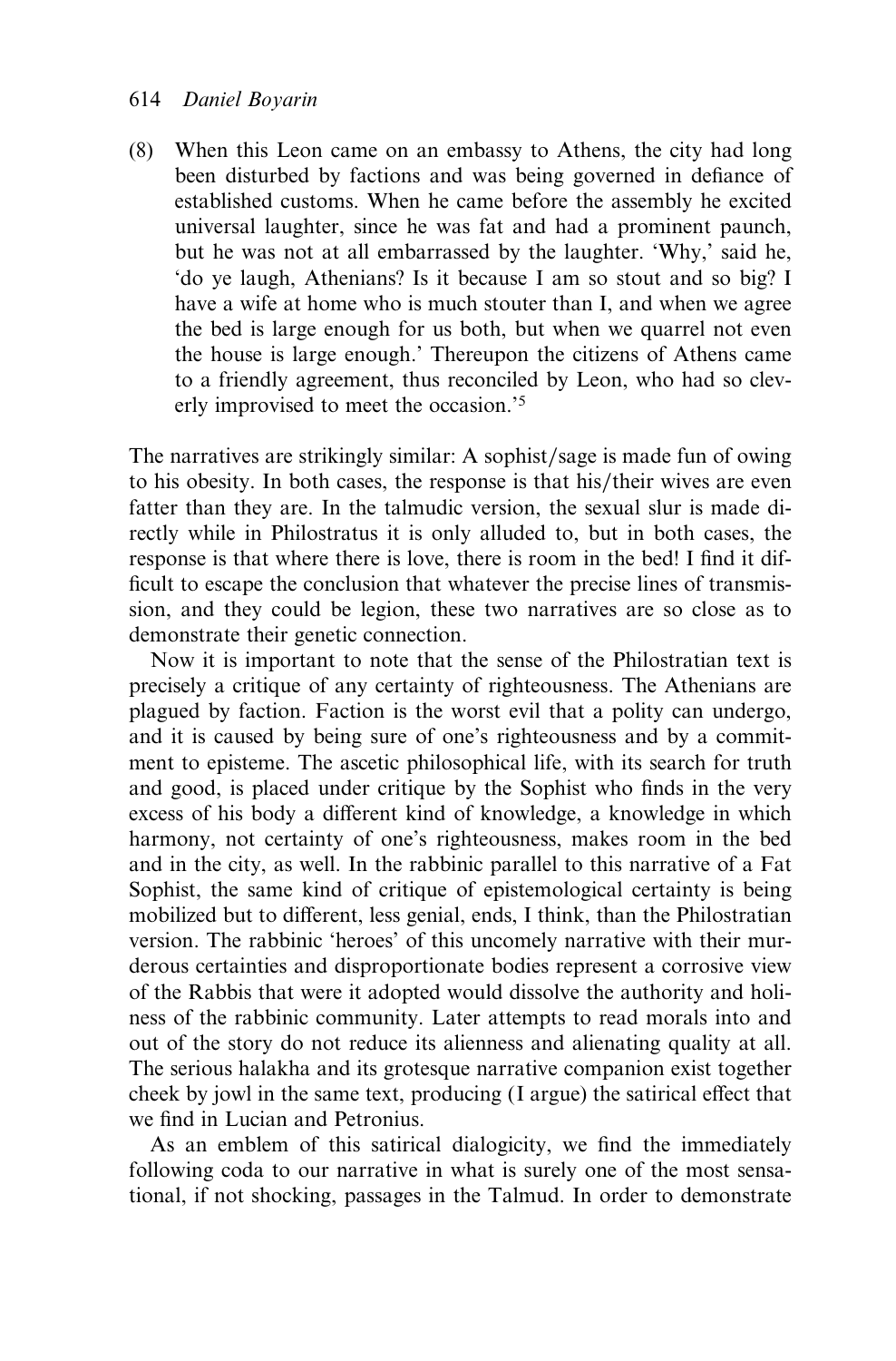the principle that a man's virility is in proportion to the size of his belly, the Talmud offers the following information on a group of notoriously fat Rabbis:

(9) Said Rabbi Yohanan, 'Rabbi Ishmael the son of Yose's member was<br>like a wineskin of nine kay: Rabbi Elazar the son of Rabbi Shimon's like a wineskin of nine kav; Rabbi Elazar the son of Rabbi Shimon's member was like a wineskin of seven kav.' Rav Papa said, 'Rabbi Yohanan's member was like a wineskin of three kav.' And there are<br>those who say: like a wineskin of five kay. Bay Pana himself had a those who say: like a wineskin of five kav. Rav Papa himself had a member which was like the baskets of Hipparenum. [84a]

Note that we have a kind of ladder form here. In each case, the Rabbi who reports on the penis size of his colleagues has his own exposed by the next speaker, and the Stamma concludes it all with the extravagance of Rav Papa's own equipment. Every single one of these Rabbis function within halakhic dialectic as the most serious and dedicated of seekers after truth. My argument is, therefore, that the aggada, not only but especially the aggada of the grotesque, when read together with the halakhic dialectic, constitutes the Talmud as a virtual Menippean satire, precisely the kind of mixed bag that we find in such as Lucian and Petronius or in the novel.

Bakhtin (1984: 134) coined the term 'clamping principle', a force that binds all of the heterogeneous elements 'into the organic whole of a genre'. If the Talmud is an 'organic whole', it will look, I think, like a very rotund Rabbi, with various and very large organs sticking out crudely—almost obscenely—sometimes, as organic perhaps as a fishhorse or a goat-stag, to quote Lucian on his own works. I am attempting, in part, to theorize and historicize a persistent intuition I have had in my forty years of reading Talmud, an intuition that it somehow best fits, in world literature, with precisely the satirical dialogues of Lucian, The Satyricon, with Gargantua and Pantagruel, Tristram Shandy, and Moby Dick.

### 5. Theoretical coda on authorial agency and dialogue: The novel approach

'''Novel'' is the name Bakhtin gives to whatever force is at work within a given literary system to reveal the limits, the artificial constraints of the system' (Bakhtin 1981: Introduction, xxxi). 'Novel'—and its earlier cognate form, the Menippean satire—is thus the space within the literary system within which dialogism is introduced, that is dialogue between the literary system and its own limits: 'When the novel becomes the dominant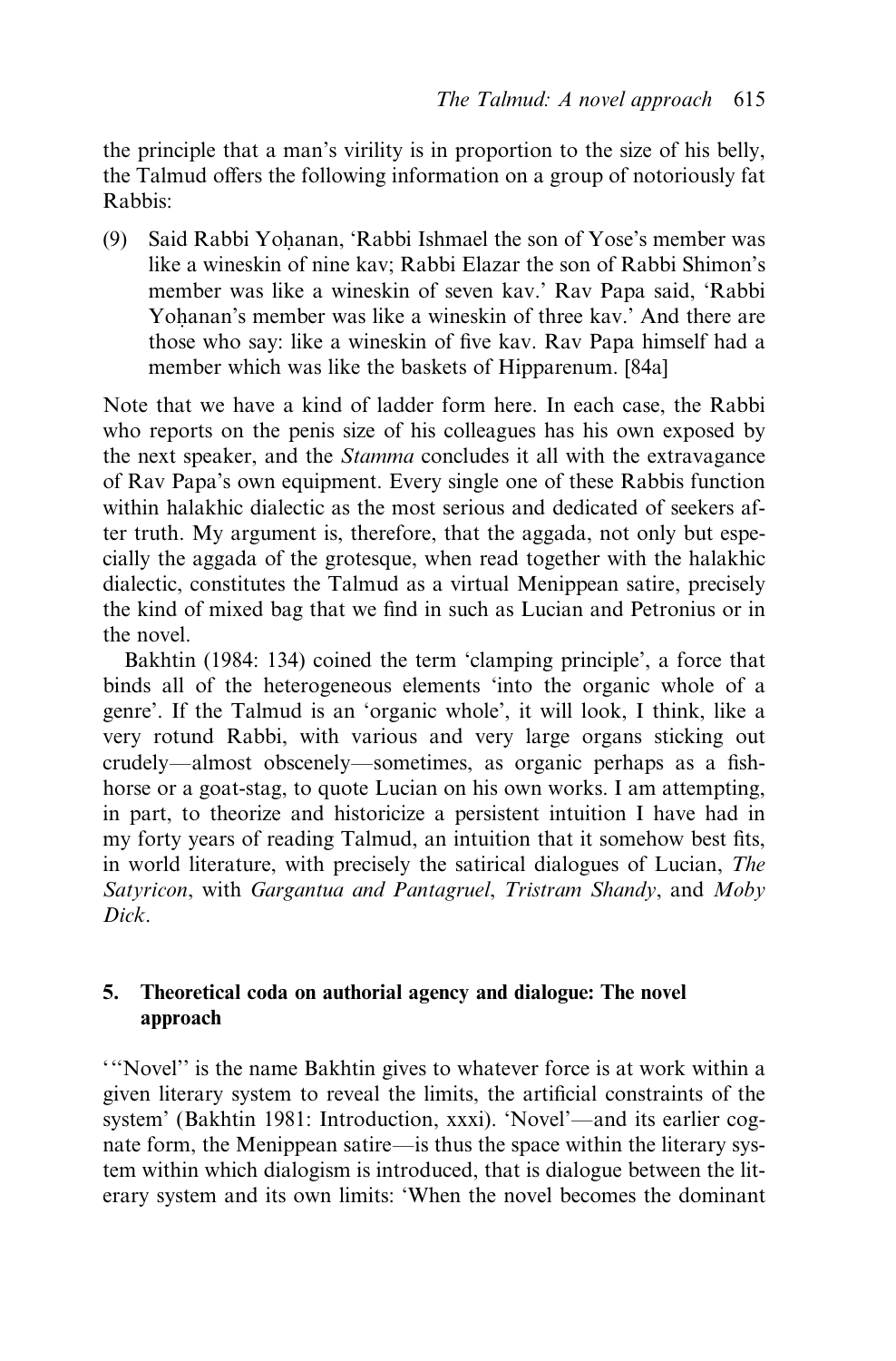genre, epistemology becomes the dominant discipline' (1981: 15), precisely the sort of self-reflectivity on its own knowledge/lack of knowledge that I would claim for the Talmud as produced through the heterogeneous and incongruent concatenation of its diverse incorporated genres and materials. In the sugya, I find, then, everything 'crammed into one abstract consciousness', that of the Stamma; in the sugya but not in the Talmud, in which the *Stamma* has incorporated both the voice of unquestioning devotion to Torah (his own voice, as it were) and a deeply antithetical, challenging, nearly corrosive second voice, that 'second accent', of which Bakhtin (1984: 82) writes, that it 'would inevitably be perceived as a crude contradiction within the author's world view'. The Stamma itself is thus a double-voiced literary phenomenon, a monologism characterized by a drive toward a complete control of meaning under the aegis of the rule-based 'Oral Torah', on the one hand, and a massive disruption of that monologue at the same time, on the other hand. This double voicing in which neither voice defeats the other (or even entirely comprehends and grasps the other) is what brings it as a text closest to that which Bakhtin calls the novel.

If as Bakhtin (1981: 361) has put it, 'the novelistic hybrid is an artificially organized system for bringing different languages in contact with one another, a system having as its goal the illumination of one language by means of another, the carving out of a living image of another's language',<sup>6</sup> and if the Talmud itself is, as I have proposed, such a system as well, then it would be an error to reduce that system of languages in contact to a single monologic discourse. It is not, accordingly, the polyphony potential in narrative that produces dialogism in the Talmud but the yoking of the narrative with the halakhic dialectic, like an ox with a donkey, in the talmudic field that renders the Talmud a dialogical text. I am suggesting that the languages of the halakhic sugya and of the 'wild' biographical aggada are deeply antithetical and thus in dialogue with each other. Bakhtin's (1984: 134) claim is that the menippea is characterized by 'a striking combination of what would seem to be absolutely heterogeneous and incompatible elements: philosophical dialogue [the sugya, DB], adventure and fantasticality, slum naturalism, utopia, and so forth.' The positing of such a genre of literature—whether in the end we call it 'novel' or not—in which one could, and I would, read the Talmud seems powerfully compelling.

Coming back then to the question with which I began, namely the sharp incongruity between halakhic discourse in which the Rabbis are virtually indistinguishable and the narratives of their adventures in which they are both sharply defined from each other as well as grotesquely at variance from their positionality as voices in the dialectic, we can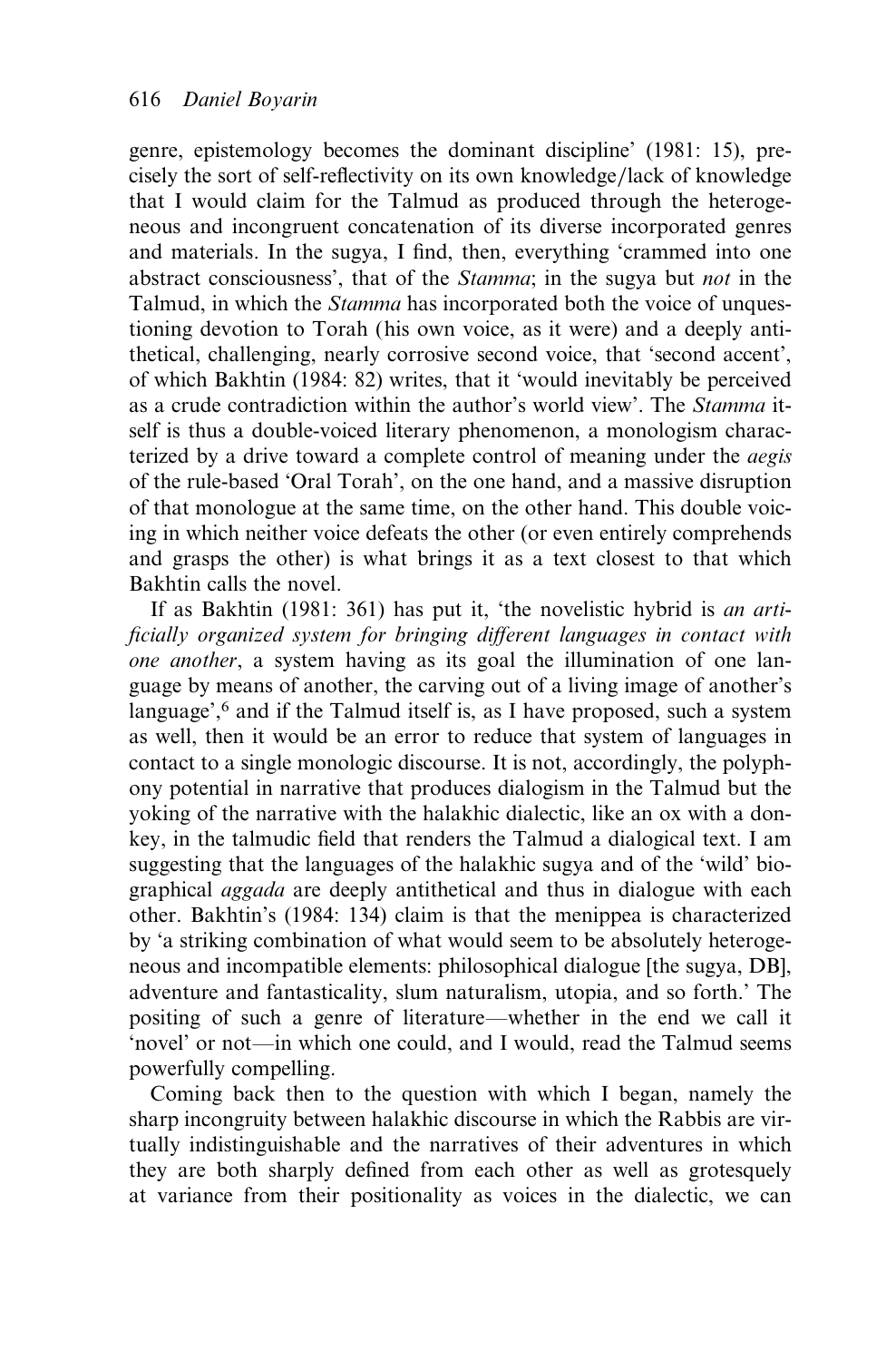rephrase the quandary of the Talmud in more general form. How can there be dialogue in the text? It cannot be in the dialogues between characters, for as Bakhtin (1984: 82) has reminded us, 'in the characters, individuality kills the signifying power of their ideas, or, if these ideas retain their power to mean, then they are detached from the individuality of the character and are merged with that of the author. Hence the single ideational accent of the work; the appearance of a second accent would inevitably be perceived as a crude contradiction within the author's world view'. It is precisely for this reading that the halakhic dialectic is so thoroughly monologized. And yet Bakhtin himself certainly posits and celebrates precisely such 'second accents', such crude contradictions within the world view of the author (or of the text). How can they, then, be theorized? How is it possible for a 'word', an 'alien' word or voice to enter the language of the text?

One reading of Bakhtin (or perhaps, one strand of Bakhtin's writing) would lead us to assume that the author is not in control of her text and the alien words enter, as it were, of their own agency, the agency of the language itself, all the anonymous and unknown usages of the word prior to this text. It is this reading that produces the Kristevan or more broadly deconstructive version of intertextuality. On this reading, the Talmud, like any other text decentered from any authorial consciousness or agency, contains somehow the contradictory registers and dialects, if you will, of the very language itself, the language that speaks the text and its author. We would understand the Talmud as embodying such crude contradictions as part and parcel of its very existence as literature, as discourse, as human language, only perhaps more overtly so than some other forms of western belles lettres. The 'alien' word is a product not of anyone's agency but creeps in or inhabits the text simply by virtue of the text as having been composed in a language with all its cacophony of registers and usages. The second accent appears, as it were, of itself; the language of jarring contradictions speaking the text and thus the author. This position is oddly somehow easier to imagine for the Talmud and has been imagined so by many quite traditional Talmudists (such as the aforementioned Richard Kalmin).

Another reading of Bakhtin—actually another strand in Bakhtin's writing—seems to imagine authors who are capable of harboring a word and the word that challenges that word at one and the same time without seeking harmonization or closure or decision, and can, moreover, build such dialogue into the text at its deepest structural levels. The first reading does not distinguish between genre and genre, text and text, author and author with respect to intertextuality, by definition, since there are no authors or texts on its lights. The latter does, for instance, notoriously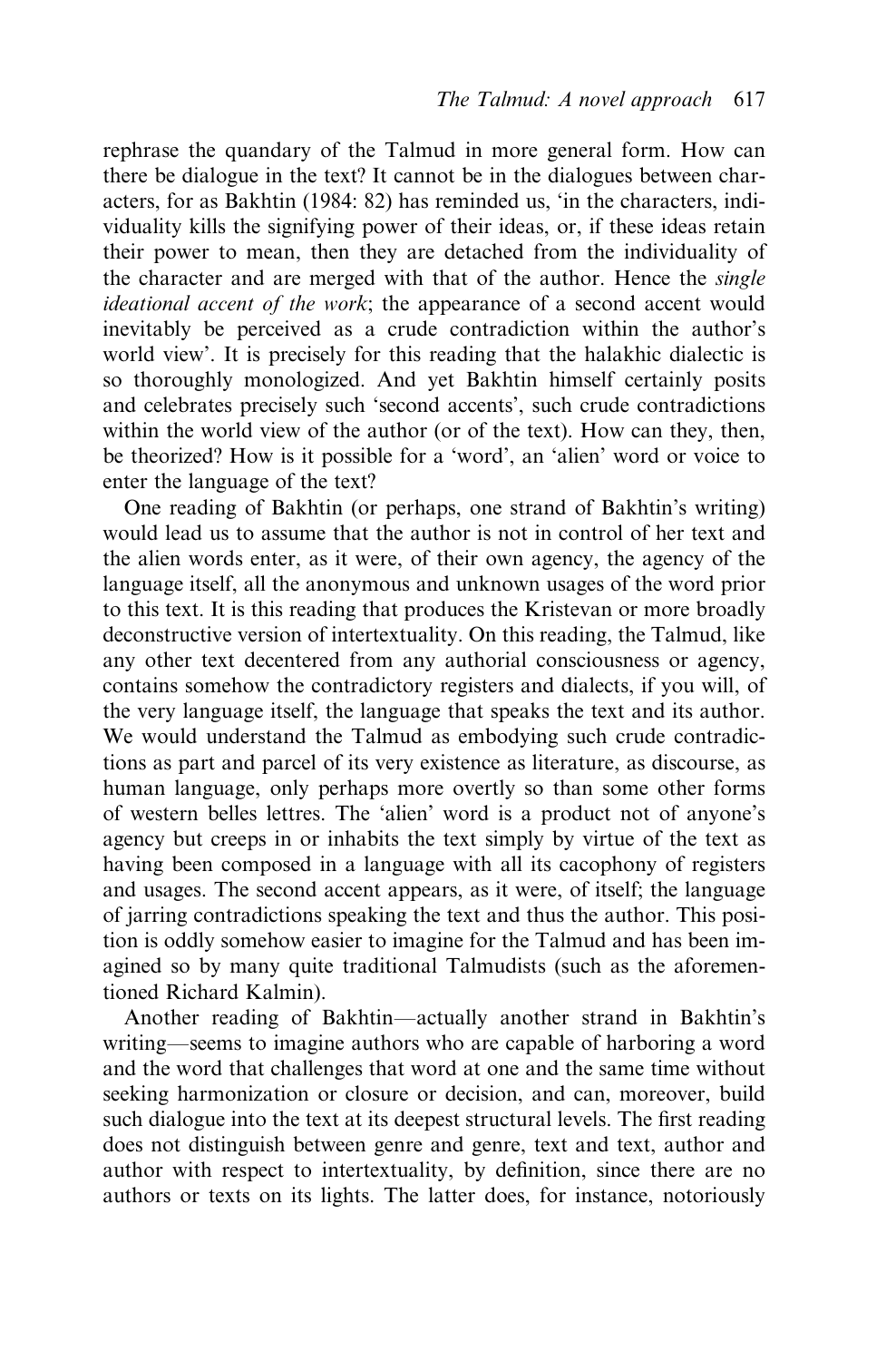between Tolstoy and Dostoevsky, and ascribes a degree of agency to the Author in the making of the text that is denied in the first, deconstructive, interpretation of Bakhtin.

On this view which I find deeply attractive, an author has agency (even a multiple author, an Anonymous, even an Implied Author) in the production of the dialogical text. The Talmud, consonant with the accents of its broad literary context, manifests a deep commitment to a set of ideals and perhaps even a search for truth, imagined as God's Will, while at the same time incorporating within its textual world a voice as strident as any Menippean satire, a voice that would corrosively deny any such ideals and any such searches, reducing them to the itches and scratches of a human body. Neither of these two voices is meant to defeat the other, each constantly undercutting and being undercut by the other.

#### **Notes**

- 1. This was a point made to me by Virginia Burrus nearly a decade ago that has proven very fruitful for me.
- 2. See also in this regard Conte (1996).
- 3. Lieberman (1942: 152–154), referring for the Widow to earlier scholars. He noted, moreover, that in several instances of Greco-Roman proverbs appearing in rabbinic texts, it is the Babylonians who are closer to the Hellenistic text than the Palestinians (1942: 154–157). See too Kovelman (1999). On Petronius and the Milesian, see now Jensson (2004).
- 4. For a longer discussion of this passage in its context, see Boyarin (1993: 200–206).
- 5. Philostratus and Eunapius (1998: 15). For possible connections between Philostratus and the (Palestinian) Rabbis, see Halevy (1976: 13–20).
- 6. Burrus (2005: 51) has discussed the relation of Bakhtin's hybridity to that of Homi Bhabha.

### References

- Arrowsmith, W. (trans.) (1983). Introduction. The Satyricon, by Petronius Arbiter. New York: New American Library.
- Bakhtin, M. M. (1981). The Dialogic Imagination: Four Essays, M. Holquist (ed. and trans.). (University of Texas Press Slavic Series.) Austin: University of Texas Press.
- Bakhtin, M. M. (1984). Problems of Dostoevsky's Poetics. C. Emerson (ed. and trans.), Theory and History of Literature Series. Minneapolis: University of Minnesota Press.
- Boyarin, D. (1993). Carnal Israel: Reading Sex in Talmudic Culture, The New Historicism: Studies in Cultural Poetics 25. Berkeley/Los Angeles: University of California Press.
- Burrus, V. (2005). Mimicking virgins: Colonial ambivalence and the ancient romance. Arethusa 38: 49–88.
- Conte, G. B. (1996). The Hidden Author: An Interpretation of Petronius' Satyricon, Sather Classical Lectures. Berkeley: University of California Press.